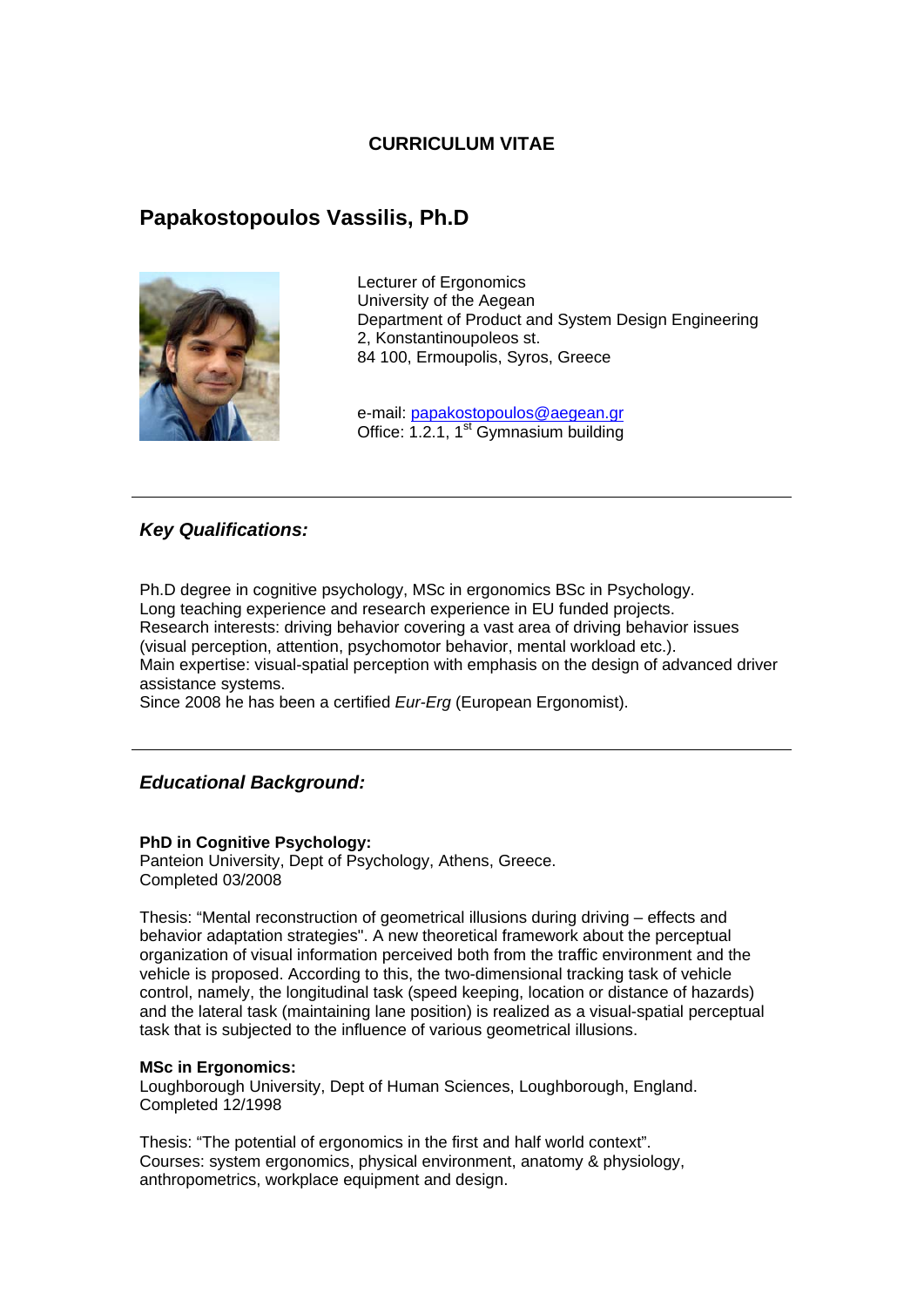Recognition of Master Degree, Master of Science (M.Sc) in Ergonomics by the Inter-University Centre for the Recognition of Foreign Diplomas (DIKATSA), Trades: 25 1-1347. 04/1999

#### **BSc in Psychology:**

University of Crete, Dept of Psychology, Rethimno, Greece. Completed 09/1996

Courses: research methodology, philosophy of sciences, cognitive psychology, social psychology, developmental psychology, neuropsychology, clinical psychology.

## *Professional Experience:*

## **Department of Product and Systems Design Engineering, University of the Aegean:** Lecturer

Undergraduate Courses taught: "Ergonomics", "Cognitive Sciene", "Interaction Design" (collaborative teaching), and "Studio V" (collaborative teaching). Postgraduate Courses taught: "Design for All and Ergonomics" (collaborative teaching). 10/2008-today

**Hellenic Institute of Transport (H.I.T.), Centre for Research and Technology Hellas (CE.R.T.H.):** Research assistant with expertise on traffic psychology in the domain of "driving behaviour with advanced driver assistance systems". 04/2004-09/2007

**Department of Psycholgy, Interdepatmental MSc program in "Organizational and Financial Psychology", Panteion University:** Qualified scientific personnel

Postgraduate Courses taught: "Workplace environment and Equipment" 10/2007- 06/2008 and 10/1999-09/2001

#### **AKTO – art and design school:** Lecturer

Undergraduate Courses taught: "Ergonomics" 10/2007-06/2009 (Athens) and 10/2005-09/2006 (Thessaloniki)

## *Language Skills:*

*Speaking skills: Reading skills: Writing skills:*  Greek mother tongue mother tongue mother tongue English excellent excellent Excellent

## *Research Experience:*

#### *Project acronym/ start date*

**AIDE** 03/2004 **Title:** Adaptive Integrated Driver-vehicle InterfacE **Proposal/Contract no.:** IST-1-507674-IP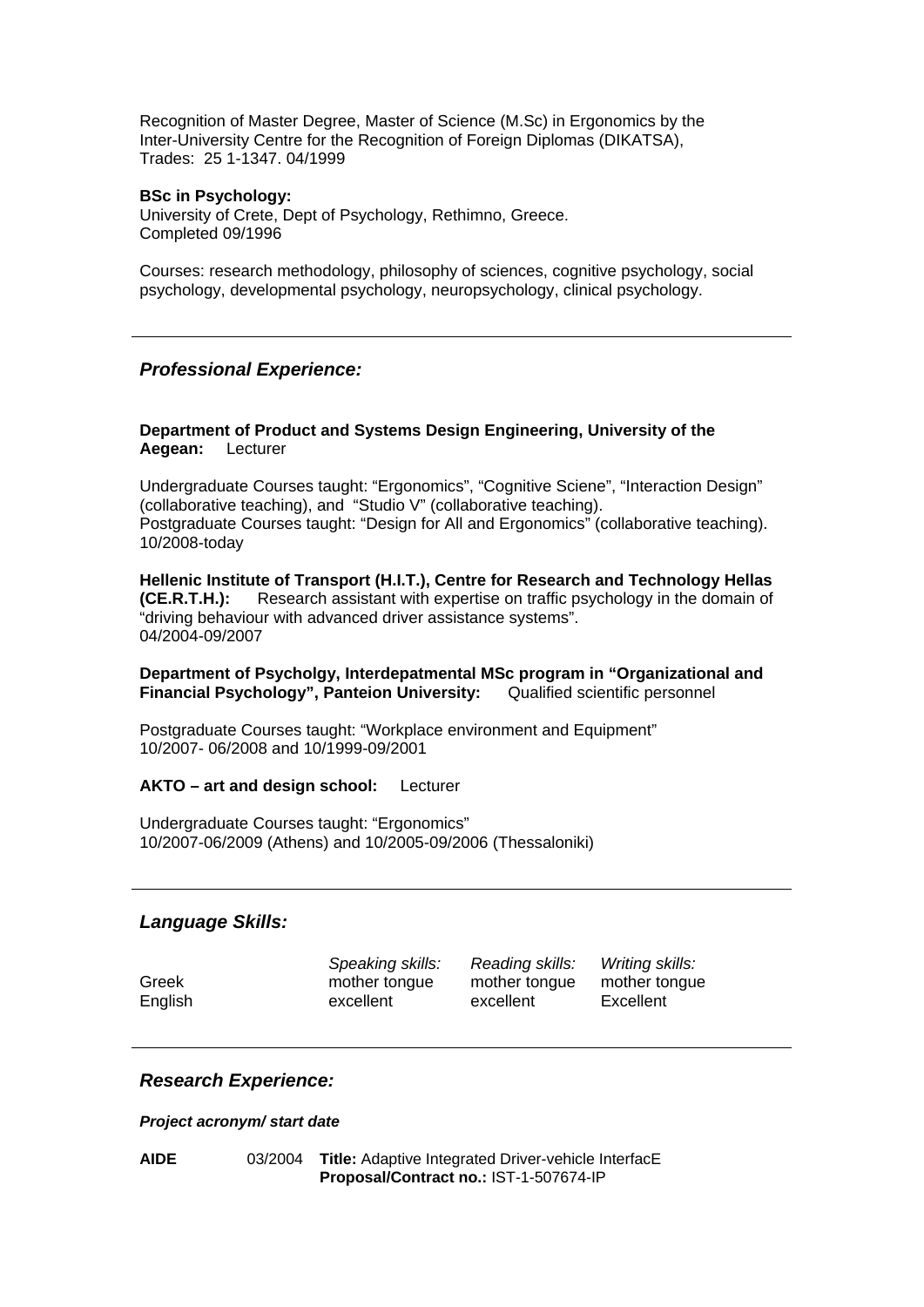| ٠<br>۰.<br>I<br>×<br>۰. |
|-------------------------|
|-------------------------|

months

**Description of the project:** The AIDE Integrtated Project (IP) Consotrium consisted of 29 partners from automotive industry, suppliers as well as from European institutes and universities and Co-ordinators of the Project were the following institutes: JRC (Italy), TNO (The Netherlands) and ICCS (Greece). The objectives of AIDE were to maximize the efficiency, and hence the safety benefits, of advanced driver assistance systems (ADAS), to minimize the level of workload and distraction imposed by invehicle information systems (IVIS) and nomad devices and to enable the potential benefits of new in-vehicle technologies and nomad devices in terms of mobility and comfort. **Services rendered:** Research leader of the CERTH/HIT on-road study for the identification of the long-term effects of ADAS in terms of drivers' behavioural adaptation. Research leader of the CERTH/HIT simulator study for the estimation of accident risk probabilities due to ADAS use under time-pressure.

#### **Deliverables:**

AIDE **D1.1.2** "Preliminary model application to existing ADAS and IVICS and guidelines for implementation in design process" AIDE **D1.1.3** "Parameters and indicators of behavioural adaptation to ADAS/IVICS for including in DVE model for preliminary design of AIDE system"

AIDE **D1.2.1** "Literature review of behavioural effects" AIDE **D1.2.2** "General experimental plan for short and long term behavioural assessment"

AIDE **D1.2.3** "Driver support and information systems: experiments on learning, appropriation and effects of adaptiveness" AIDE **D1.2.4** "Long-term phase test and results"

AIDE **D2.3.1** "Obtaining the functions describing the relations between behaviour and risk"

AIDE **D2.3.3** "Combining workload and behavioural effects into overall risk reduction estimate"

**SENSATION** 01/2004 **Title:** Advanced Sensor Development for Attention, Stress, Vigilance & Sleep/Wakefulness Monitoring

48 months

**Proposal/Contract no.:** IST-507231 **Description of the project:** The SENSATION Integrtated Project (IP) Consotrium consisted of 44 partners from the industry as well as from European institutes and universities and Co-ordinators of the Project were the following institutes: CERTH/HIT and ICCS (Greece), CNRS (France) and Starlab (Spain).

The objectives of SENSATION IP were the development of novel sensors technologies, innovative signal processing and computational intelligence algorithms for monitoring, detecting and predicting the human physiological state, in regard to involuntary transition from wakefulness to sleep, in a reliable and unobtrusive way.

**Services rendered:** Research leader in pilot plan design of the study conducted from all Wopk-package 1 (WP1) partners for the development of a database by corelating the observable (nonintrusive) driving behavioural and vehicle parameters of sleeping drivers in real traffic conditions to the non-observable intrusive measurements of a driver's physiological state by EEG and EOG.

## **Deliverables:**

SENSATION **D1.7.1** "Alertness Monitoring Database" SENSATION **D1.7.2** "Database Specifications" SENSATION **D5.8.1** "Pilots Framework Methodology"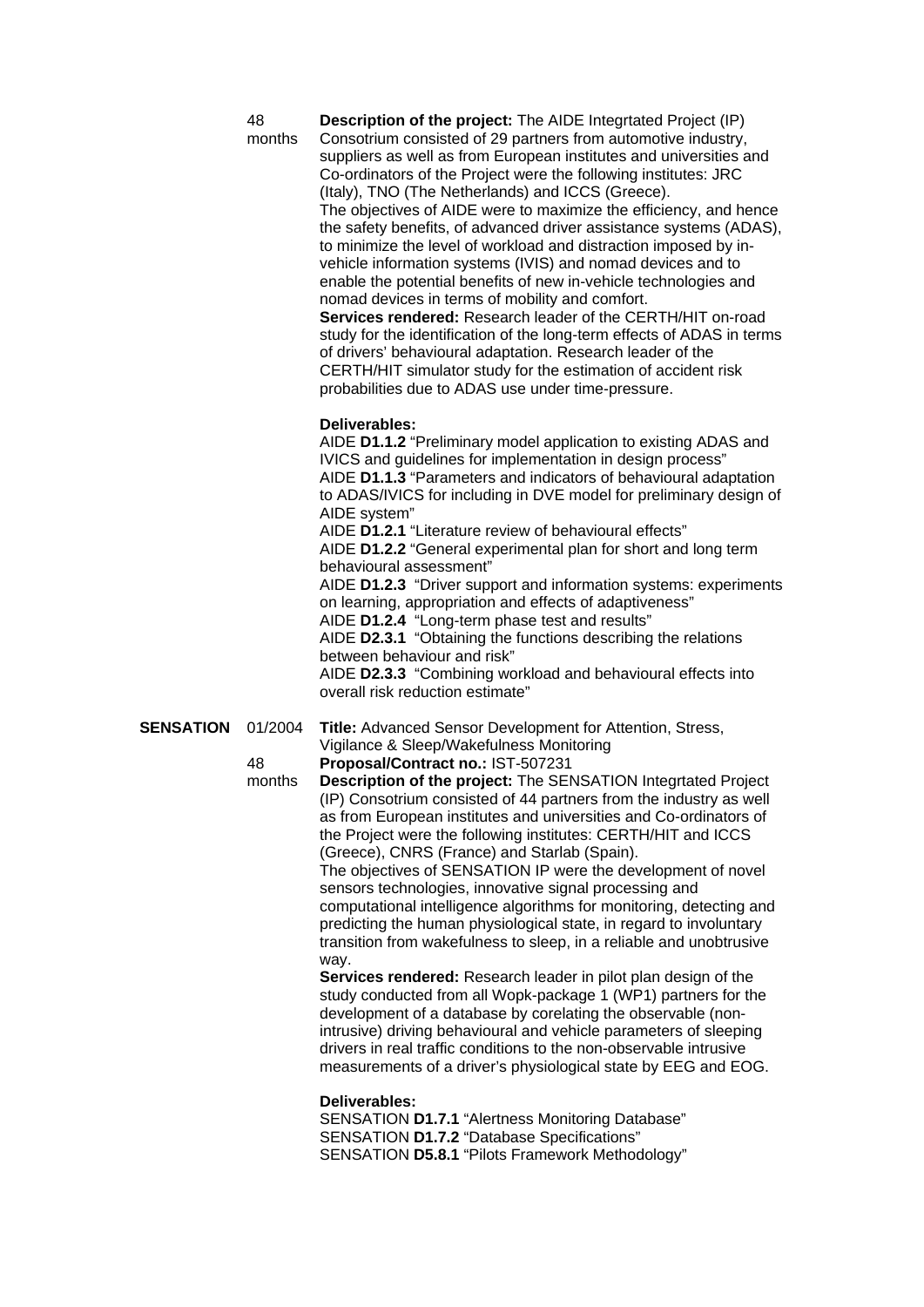| <b>AGILE</b> | 04/2002<br>36<br>months | Title: Aged people Integration, mobility, safety and quality of Life<br>Enhancement through driving (AG.I.L.E.)<br>Proposal/Contract no.: QLRT-2001-00118<br>Description of the project: The AGILE Project Consotrium<br>consisted of 14 partners from several European institutes and<br>universities, and Co-ordinators of the project were the following<br>institutes: CERTH/HIT (Greece), Institute for Occupational<br>Psychology – Univ. Of Dortmund, Vera Fimm Pshcholosche<br>Testsysteme (Germany) and Swedish Road and Transport<br>Research Institute (Sweeden).<br>The objectives of AGILE were the establishment of rational pan-<br>European policies for delivering certification of fitness to drive and<br>the enhancement of elderly to continue to drive safely for as long<br>as possible, especially for those with early symptoms of dementia.<br>mdrivers suffering from by establishing an aetiological classification<br>of illnesses associated with driving as well as an analysis of elderly |
|--------------|-------------------------|---------------------------------------------------------------------------------------------------------------------------------------------------------------------------------------------------------------------------------------------------------------------------------------------------------------------------------------------------------------------------------------------------------------------------------------------------------------------------------------------------------------------------------------------------------------------------------------------------------------------------------------------------------------------------------------------------------------------------------------------------------------------------------------------------------------------------------------------------------------------------------------------------------------------------------------------------------------------------------------------------------------------------|
|              |                         | drivers' accident statistics and by gathering knowledge through<br>interviews with elderly drivers themselves as well as experts in the<br>fields of driver assessment, driver training and traffic safety.<br>Services rendered: Research leader in pilots' plan design of the<br>study conducted in three countries (Greece, Belgium, Sweeden)<br>for the evaluation of three assessment methods regarding the<br>elderly drivers' fitness to drive. In total, 300 elderly drivers took part.                                                                                                                                                                                                                                                                                                                                                                                                                                                                                                                           |
|              |                         | Deliverables:                                                                                                                                                                                                                                                                                                                                                                                                                                                                                                                                                                                                                                                                                                                                                                                                                                                                                                                                                                                                             |

# *Affiliations:*

Hellenic Ergonomics Society (H.E.S.), Treasurer. 01/2000-today

# *Publications:*

1. Papakostopoulos, V., and Marmaras, N. (2012). Conventional vehicle display panels: the drivers' operative images and directions for their redesign. *Applied Ergonomics, 43(5),* 821-828.

AGILE **D6.2** "Pilots consolidation"

- 2. Portouli, E., Nathanael, D., Marmaras, N., and Papakostopoulos, V. (2012). Naturalistic observation of drivers' interactions while overtaking on an undivided road. *Work, 41,* 4185-4191.
- 3. Nathanael, D., Portouli, E., Gkikas, K., and Papakostopoulos, V. (2012). What does a motorcyclist look at while driving at urban arterials? *Work, 41,* 4900-4906.
- 4. Portouli, E., Papakostopoulos, V. and Marmaras, N. (2011). On-road pilot study on the need for integrated interfaces of in-vehicle driver support systems. In C. Stephanidis (Ed.), *Univeral Access in HCI, Part III,* LNCS, 6767, pp. 316-325.
- 5. Papakostopoulos, V., Spanou, E-G., Nathanael, D., and Gkikas, K. (2010). Understanding overtaking, beyond limitations of the visual system in making spatiotemporal estimations. In W-P. Brinkman and M. Neerinch (Eds.), *Caring Technology for the Future*, Proceedings of the 28<sup>th</sup> European Conference on Cognitive Ergonomics – EACE 2010, ISBN: 978-94-90818-04-3, pp. 169-172.
- 6. Papakostopoulos, V., Nathanael, D., and Marmaras, N. (2010). An explorative study of visual scanning strategies of motorcyclists in urban environment. In W-P. Brinkman and M. Neerinch (Eds.), *Caring Technology for the Future*, Proceedings of the 28<sup>th</sup> European Conference on Cognitive Ergonomics – EACE 2010, ISBN: 978-94-90818-04-3, pp. 157-160.